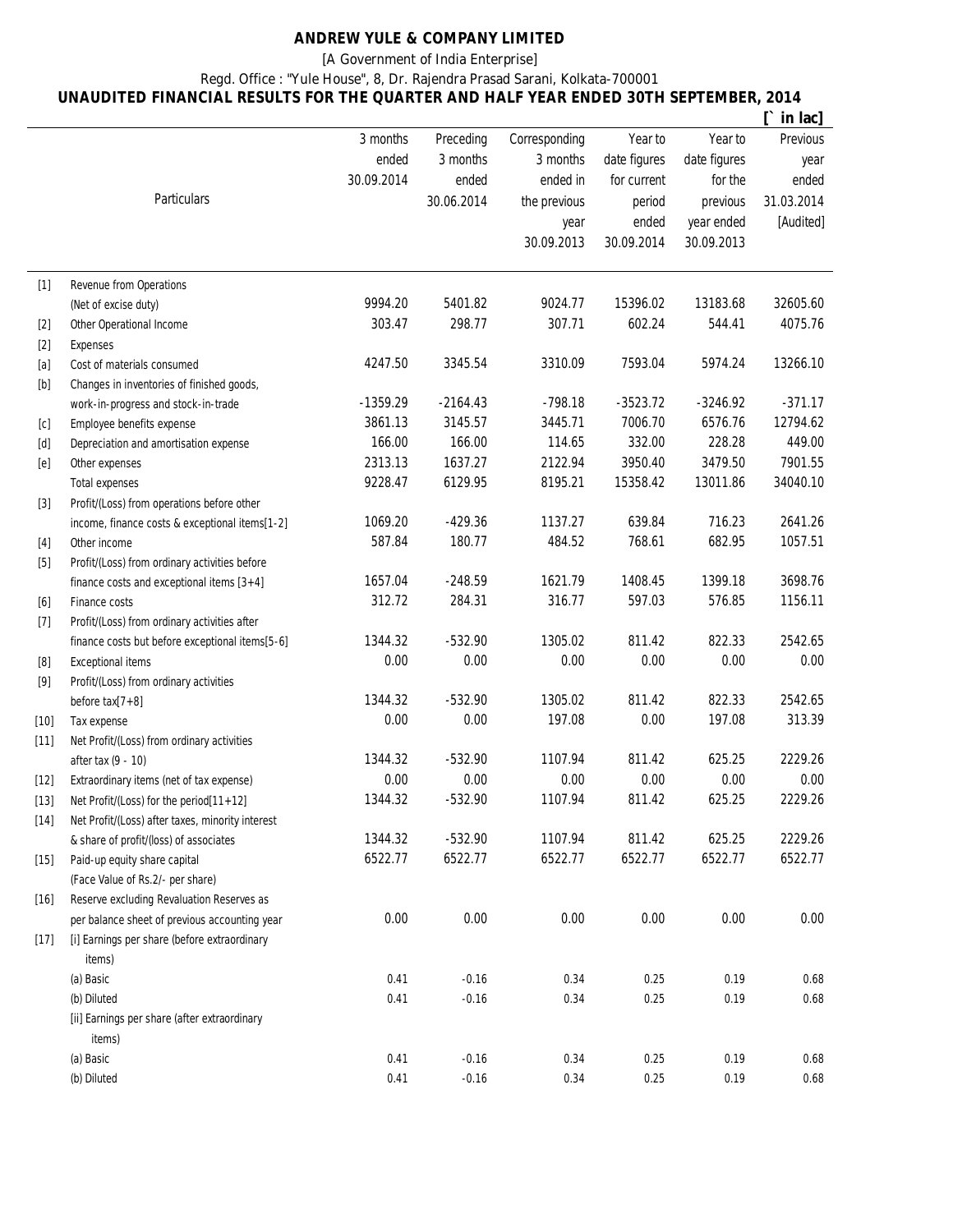| [A]                                                                                                                                                                                              | PARTICULARS OF SHAREHOLDING                 |            |            |            |            |            |            |
|--------------------------------------------------------------------------------------------------------------------------------------------------------------------------------------------------|---------------------------------------------|------------|------------|------------|------------|------------|------------|
| $[1]$                                                                                                                                                                                            | Public shareholding                         |            |            |            |            |            |            |
|                                                                                                                                                                                                  | - Number of shares                          | 32613848   | 32613848   | 32613848   | 32613848   | 32613848   | 32613848   |
|                                                                                                                                                                                                  | - Percentage of shareholding                | 10.00%     | 10.00%     | 10.00%     | 10.00%     | 10.00%     | 10.00%     |
| $[2]$                                                                                                                                                                                            | Promoters & Promoter Group Shareholding     |            |            |            |            |            |            |
| [a]                                                                                                                                                                                              | Pledged / Encumbered                        |            |            |            |            |            |            |
|                                                                                                                                                                                                  | - Number of shares                          | 0          | 0          | 0          | 0          | 0          | 0          |
|                                                                                                                                                                                                  | - Percentage of shares (as a % of the total | 0          | 0          | 0          | 0          | 0          | 0          |
|                                                                                                                                                                                                  | shareholding of promoter and promoter       |            |            |            |            |            |            |
|                                                                                                                                                                                                  | group)                                      |            |            |            |            |            |            |
|                                                                                                                                                                                                  | - Percentage of shares (as a % of the total |            |            |            |            |            |            |
|                                                                                                                                                                                                  | share capital of the company)               |            |            |            |            |            |            |
| [b]                                                                                                                                                                                              | Non - encumbered                            |            |            |            |            |            |            |
|                                                                                                                                                                                                  | - Number of shares                          | 293524630  | 293524630  | 293524630  | 293524630  | 293524630  | 293524630  |
|                                                                                                                                                                                                  | - Percentage of shares (as a % of the total | 100.00%    | 100.00%    | 100.00%    | 100.00%    | 100.00%    | 100.00%    |
|                                                                                                                                                                                                  | shareholding of the Promoter and            |            |            |            |            |            |            |
|                                                                                                                                                                                                  | Promoter group)                             |            |            |            |            |            |            |
|                                                                                                                                                                                                  | - Percentage of shares (as a % of the total | 90.00%     | 90.00%     | 90.00%     | 90.00%     | 90.00%     | 90.00%     |
|                                                                                                                                                                                                  | share capital of the company)               |            |            |            |            |            |            |
| [B]                                                                                                                                                                                              | <b>INVESTOR COMPLAINTS</b>                  |            |            |            |            |            |            |
|                                                                                                                                                                                                  | Pending at the beginning of the quarter     |            |            |            |            |            |            |
|                                                                                                                                                                                                  | Received during the quarter                 | <b>NIL</b> | <b>NIL</b> | <b>NIL</b> | <b>NIL</b> | <b>NIL</b> | <b>NIL</b> |
|                                                                                                                                                                                                  | Disposed of during the quarter              |            |            |            |            |            |            |
|                                                                                                                                                                                                  | Remaining unresolved at the end of the qrt. |            |            |            |            |            |            |
|                                                                                                                                                                                                  |                                             |            |            |            |            |            |            |
|                                                                                                                                                                                                  |                                             |            |            |            |            |            |            |
| $[1]$                                                                                                                                                                                            | Segment Revenue [net sales/income from      |            |            |            |            |            |            |
|                                                                                                                                                                                                  | each segment]                               |            |            |            |            |            |            |
| $[a]$                                                                                                                                                                                            | Tea                                         | 6277.96    | 2690.43    | 6646.31    | 8968.39    | 9551.77    | 21028.56   |
| $[b] % \begin{center} % \includegraphics[width=\linewidth]{imagesSupplemental_3.png} % \end{center} % \caption { % Our method can be used for the use of the image. % } % \label{fig:example} %$ | Electrical                                  | 3281.69    | 2785.93    | 2288.53    | 6067.62    | 3391.51    | 12164.36   |
| [c]                                                                                                                                                                                              | Engineering                                 | 775.95     | 224.23     | 405.61     | 1000.18    | 796.22     | 3516.16    |
| [d]                                                                                                                                                                                              | Total                                       | 10335.60   | 5700.59    | 9340.45    | 16036.19   | 13739.50   | 36709.08   |
|                                                                                                                                                                                                  | Less: Inter-Segment Revenue                 | 37.93      | 0.00       | 7.97       | 37.93      | 11.41      | 27.72      |
|                                                                                                                                                                                                  | Net Sales/Income from Operations            | 10297.67   | 5700.59    | 9332.48    | 15998.26   | 13728.09   | 36681.36   |
| $[2]$                                                                                                                                                                                            | Segment Results [Profit(+)/Loss(-) before   |            |            |            |            |            |            |
|                                                                                                                                                                                                  | Tax and Interest from each Segment]         |            |            |            |            |            |            |
| [a]                                                                                                                                                                                              | Tea                                         | 1458.01    | 178.65     | 1651.94    | 1636.66    | 1858.99    | 3792.18    |
| $[b]$                                                                                                                                                                                            | Electrical                                  | 41.51      | $-168.91$  | $-166.74$  | $-127.40$  | $-477.64$  | $-233.68$  |
| [c]                                                                                                                                                                                              | Engineering                                 | $-79.66$   | $-258.48$  | $-121.85$  | $-338.14$  | $-240.78$  | 135.31     |
| [d]                                                                                                                                                                                              | Total                                       | 1419.86    | $-248.74$  | 1363.35    | 1171.12    | 1140.57    | 3693.81    |
|                                                                                                                                                                                                  | Less:                                       |            |            |            |            |            |            |
|                                                                                                                                                                                                  | [i] Interest                                | 312.72     | 284.31     | 316.77     | 597.03     | 576.85     | 1156.11    |
|                                                                                                                                                                                                  | [ii] Other Unallocable Expenditure net of   | $-237.18$  | $-0.15$    | $-258.44$  | $-237.33$  | $-258.61$  | $-4.95$    |
|                                                                                                                                                                                                  | Unallocable Income                          |            |            |            |            |            |            |
|                                                                                                                                                                                                  | <b>Total Profit before Tax</b>              | 1344.32    | $-532.90$  | 1305.02    | 811.42     | 822.33     | 2542.65    |
| $[3]$                                                                                                                                                                                            | <b>Capital Employed</b>                     |            |            |            |            |            |            |
| [a]                                                                                                                                                                                              | Tea                                         | 20539.22   | 19098.50   | 15337.71   | 20539.22   | 15337.71   | 18927.59   |
| $[b] % \begin{center} % \includegraphics[width=\linewidth]{imagesSupplemental_3.png} % \end{center} % \caption { % Our method can be used for the use of the image. % } % \label{fig:example} %$ | Electrical                                  | $-2145.41$ | $-1986.69$ | $-3892.45$ | $-2145.41$ | $-3892.45$ | $-1642.55$ |
| [c]                                                                                                                                                                                              | Engineering                                 | $-310.56$  | $-181.26$  | $-679.18$  | $-310.56$  | $-679.18$  | 128.39     |
| [d]                                                                                                                                                                                              | <b>Others</b>                               | 3707.50    | 3516.01    | 4629.91    | 3707.50    | 4629.91    | 3565.90    |
| [e]                                                                                                                                                                                              | Total                                       | 21790.75   | 20446.56   | 15395.99   | 21790.75   | 15395.99   | 20979.33   |